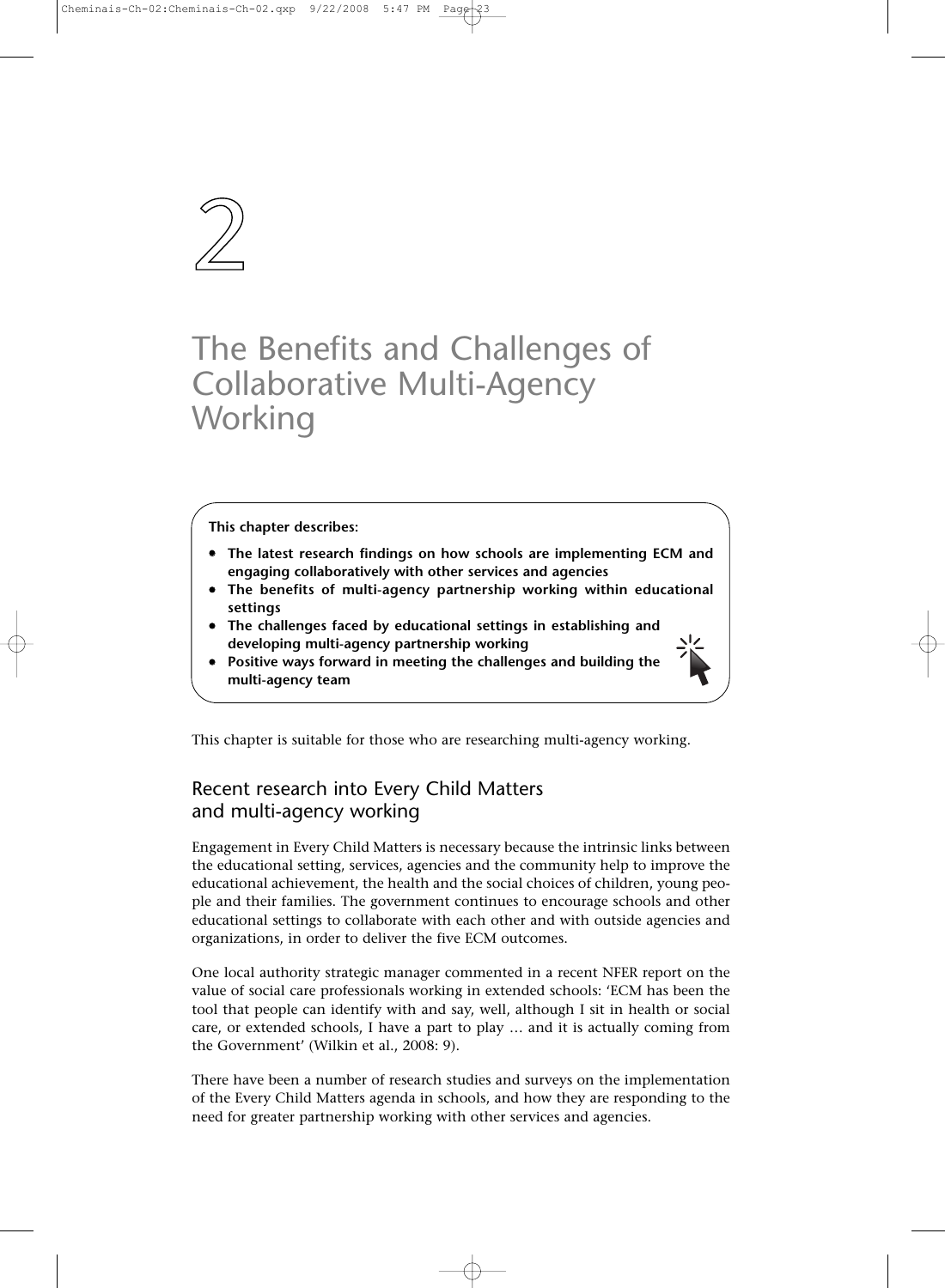The National Foundation for Educational Research in two annual surveys of trends in education 2006 and 2007, reported on how the Every Child Matters agenda was affecting schools. Both surveys identified the following main changes occurring as a result of schools engaging with Every Child Matters:

- school improvement planning reflecting the five ECM outcomes
- review of the curriculum and current school practice
- review of staffing and recruitment in school to align ECM with workforce remodelling
- marked growth in partnership involvement and information sharing
- increased extended school work
- improved school meals and greater awareness of healthy eating and healthy lifestyles

The two NFER surveys on ECM also identified the same challenges facing schools, in delivering the Every Child Matters agenda. These were:

- financial issues, particularly in relation to sustainability of resources
- having sufficient time to develop and implement the ECM agenda
- developing closer collaboration with other services and agencies involved in supporting children and young people's well being.

The NFER surveys of 2006 and 2007 both found that schools had more contact with some local services than others. For example, 90 per cent of primary and secondary schools surveyed accessed health, social care and the police more than housing services which were accessed by only 41 per cent of primary schools and 50 per cent of secondary schools. Housing and social care were the two services which were considered to be the least accessible for support by schools.

The General Teaching Council published a report in autumn 2007 on Every Child Matters and the Children's Workforce in schools (GTC, 2007a). In relation to collaborative working between schools and multi-agency front-line practitioners the report highlighted the need for the following:

- sufficient well-trained, high-quality front-line practitioners from services and agencies with the capacity to respond effectively to the ECM agenda in order to deliver preventative interventions
- greater opportunities for more inter-professional learning, training and development between school staff and multi-agency practitioners working directly with pupils in the school to improve integrated working
- inter-professional training in using inter-agency frameworks and protocols, that is, National Service Framework, (NSF), the Common Assessment Framework, **ContactPoint**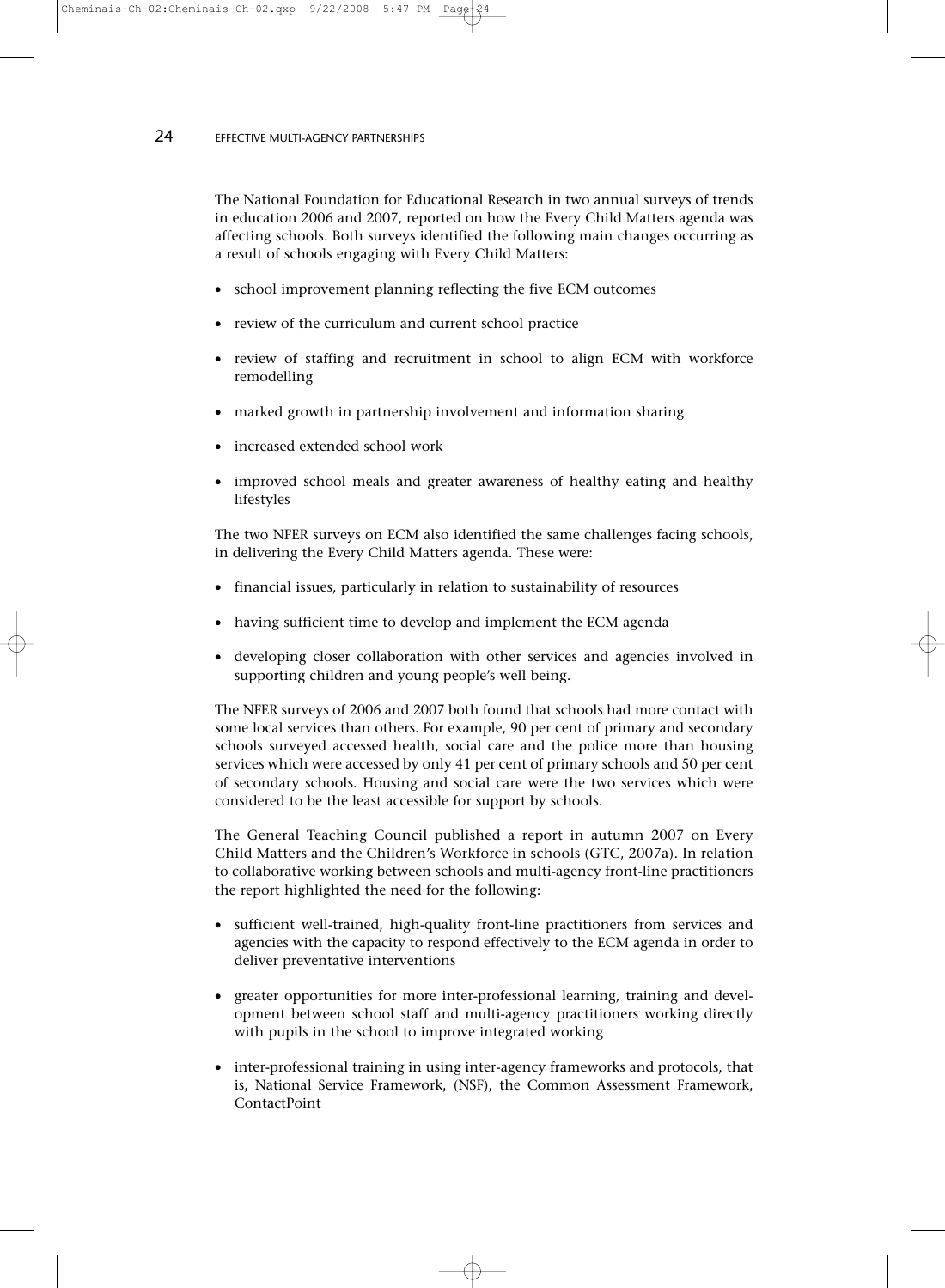- the time to invest in building quality relationships between school staff and multi-agency front-line practitioners
- clearer and improved information for schools on where to refer children to and who to seek specific expertise from
- more up-to-date information about voluntary sector provision available
- more information and a clearer understanding about the expertise, role, procedures and processes of children's services and agencies working with schools
- opportunities to get together and work with colleagues from other services to develop an analysis of local needs which can be addressed collaboratively
- greater sharing of exemplification of good practice in how to implement ECM and multi-agency partnership working in educational settings
- more support for educational settings in relation to accountability for monitoring and evaluating the impact of multi-agency interventions and support on improving pupils ECM well-being outcomes.

Harris, A., et al., reported on *Understanding the Reasons why schools do or do not fully engage with the ECM/ES agenda*, on behalf of the NCSL and TDA.

Their report findings confirmed those of the NFER and the GTC, in the need for:

- greater clarity of purpose in connection with other agencies
- schools establishing and consolidating links with partners and other agencies
- schools creating a shared vision, purpose, goals with other agencies
- a common understanding of the professional language used across different multi-professional disciplines
- schools establishing a clear line of communication, accountability and decision making with other agencies
- greater involvement of outside agencies on the school's leadership team
- whole-school staff training on strategies for fostering multi-agency ways of working together
- shared evaluative feedback existing between schools and multi-agencies
- a clear understanding of the respective roles and responsibilities of partners and agencies in the implementation of ECM
- sufficient local authority support to facilitate and secure multi-agency inputs for schools, including ring-fenced funding to develop and cement such partnership working
- designated staff in schools to have the time to co-ordinate the wide-ranging multi-agency partnerships for delivering ECM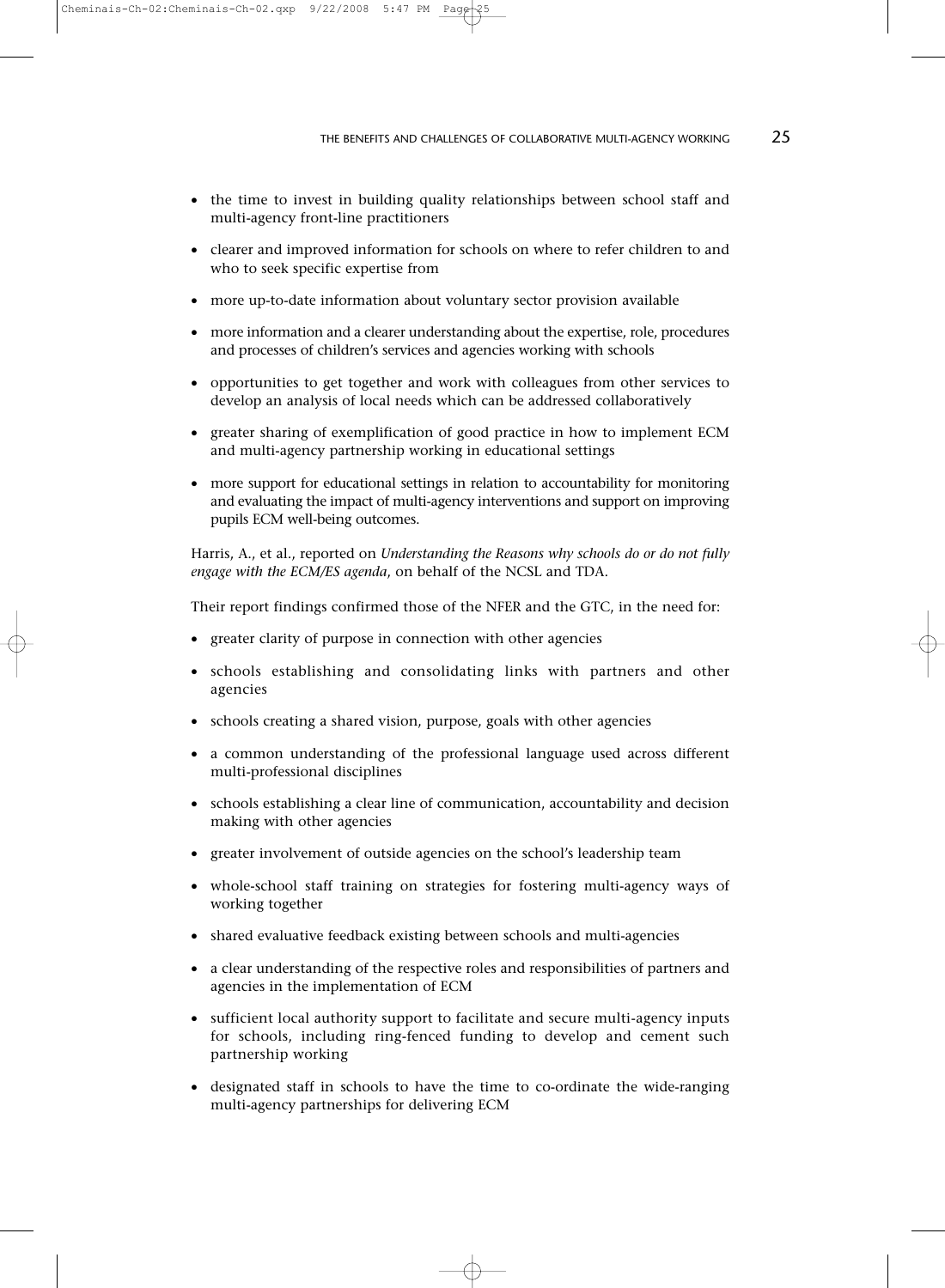school leaders to focus more on interrelationship building, collaborative working, multi-agency leadership, in becoming more politically astute, in order to re-engineer and transform cultural, professional and organisational boundaries and practices.

## The benefits of collaborative multi-agency working

There are many benefits of multi-agency collaborative partnership working for educational settings. Every Child Matters is the 'gel' that holds partnership working together, and the value it adds contributes immensely to improving the learning and well-being outcomes of children and young people.

The main benefits of collaborative multi-agency working, evident in everyday practice within a range of educational settings are as follows:

- leads to enhanced and improved outcomes for children and young people, through a range of joined-up services, advice and support being readily available and easily accessible
- benefits teachers understanding of multi-agency practitioners activities, and knowing about the services to signpost pupils to, enabling them to focus on their core role of teaching
- helps to build consensus, strengthen partnership voice, break down professional boundaries and parochial attitudes
- helps to enhance scale of coverage and sustainability when pooled budgets, joint bids, joint projects and endeavours are put into action
- can help to build a more cohesive community approach through united multi-agency practitioners taking greater ownership and responsibility for addressing local needs jointly, thus avoiding duplication or overlap of provision
- promotes mutual support, encouragement and the exchange of ideas between staff, helping the sharing of expertise, knowledge and resources for training and good practice, leading to more manageable workloads
- increased fit between the services offered and those required by children, young people and their families to meet their needs
- improved co-ordination of services resulting in better relationships, improved referrals and the addressing of joint targets
- offers a broader perspective or focus to working practice
- helps to improve understanding and raise awareness of issues and agencies, and other professionals practice
- increased level of trust existing between partners/providers in relation to everyone knowing each can and will deliver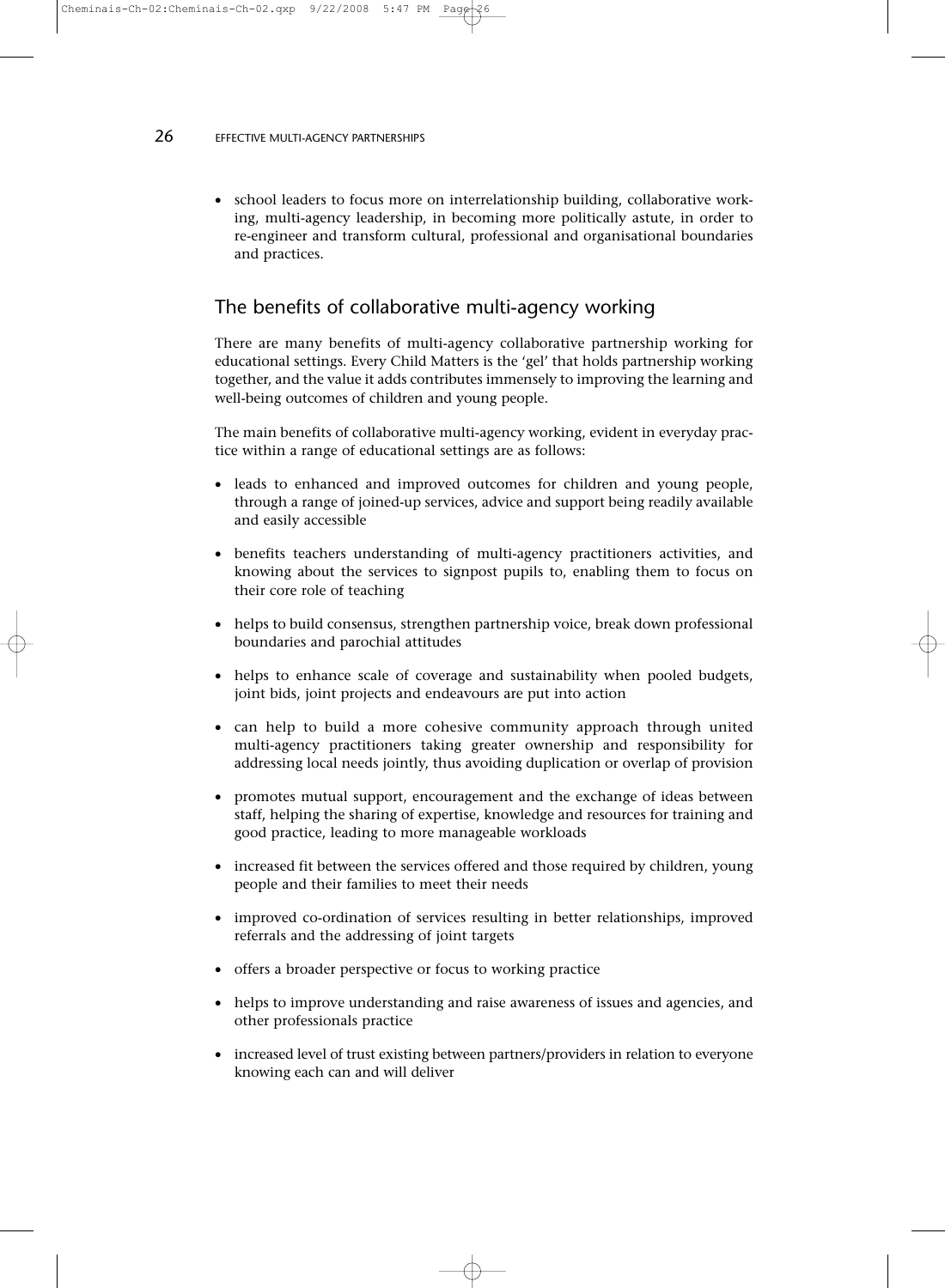- facilitates joint planning for future multi-agency developments
- increased staff morale knowing that they do not work in isolation and that issues and problems can be resolved collaboratively
- more enthusiastic and committed staff who have high expectations of themselves and others.

An extended school co-ordinator in a secondary school commented: 'We benefit from having the experience of working with people from other backgrounds. We pick up other perspectives and others' ways of doing things' (Coleman, 2006: 14).

# The challenges of collaborative multi-agency working

The challenges that are identified with multi-agency working arise largely as a result of the complexities involved when practitioners engage in collaborative ventures. The following main challenges are reflected in recent research into multi-agency working in schools and children's centres.

- Funding concerns in relation to sustainability, for example, conflicts over funding within and between different agencies; a general lack of funding for multi-agency training and development work and to cover accommodation and on-costs for service delivery.
- Time only a finite amount of time available to respond to many different priorities; some services have waiting lists, for example, CAMHS
- Communication ensuring clear routes for two-way communication between the educational setting, agencies and practitioners in order to exchange information and improve joined-up co-ordinated working.
- The danger of a lack of clarity arising about the roles and responsibilities of practitioners in a wider and more diverse children's workforce.
- Adapting to working in a new and different context, for example, a school or children's centre, as opposed to a hospital environment.
- Competing priorities placing multiple demands and expectations on educational settings and services, for example, Healthy Schools initiative, ECM, Building Schools for the Future (BSF), personalized learning, 14–19 agenda. Danger of initiative overload occurring if not well managed.
- The management of different professional and multi-agency service cultures, for example, staff recruitment and retention, disparities in status, pay, conditions of service, working hours and working conditions. Health works 24 hours a day, seven days a week and education does not.
- Understanding each others professional language and protocols.
- Territorial issues overcoming the reluctance to share equipment and facilities, professional jealousy and inter-agency mistrust.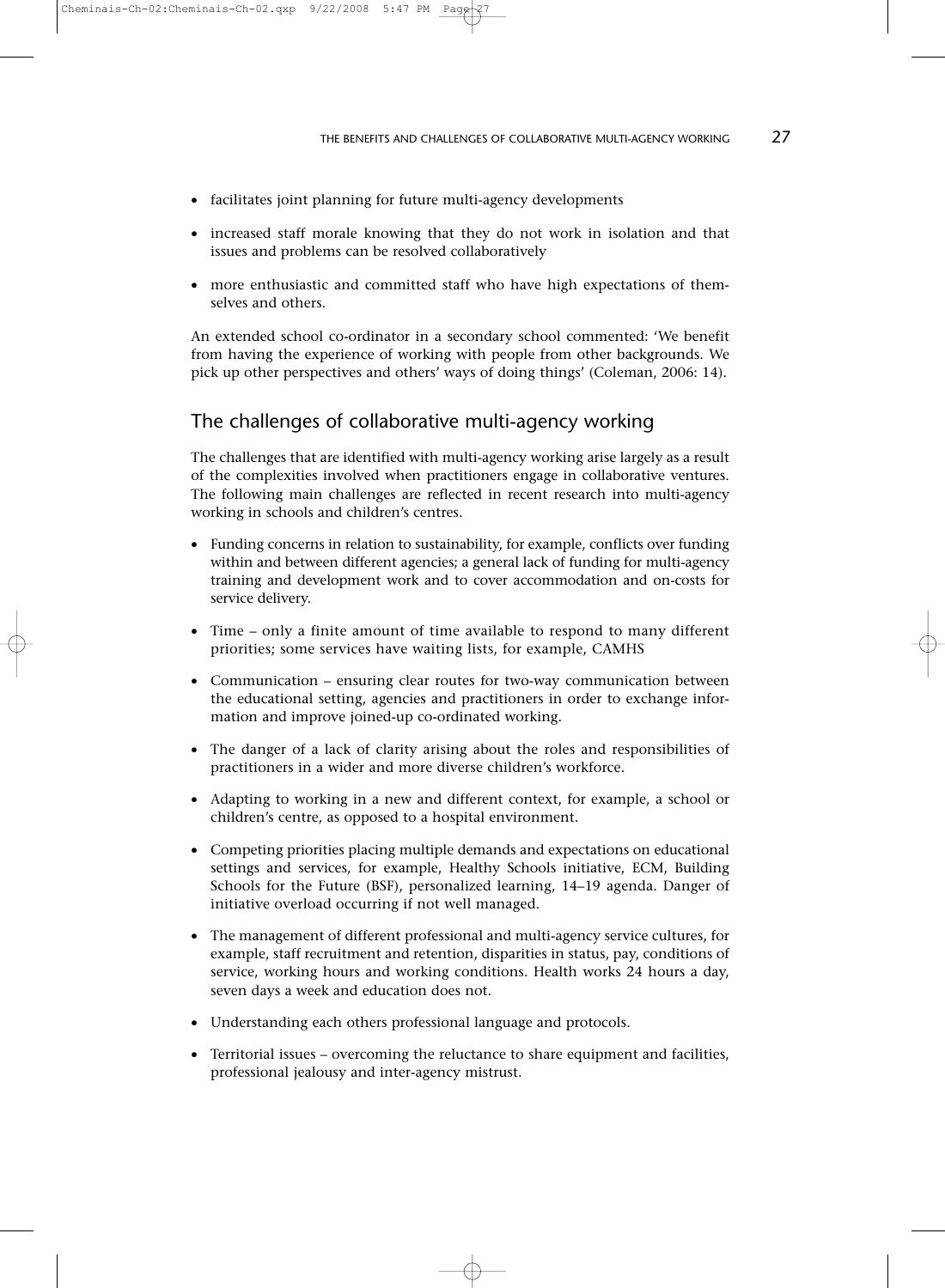- Preventing too much 'referring on' or 'passing the buck' becoming too regular an approach being adopted to give the illusion of effective action having been taken.
- Finding mutually convenient times for managers and practitioners to meet.
- Problems of cross-authority working where health authority (primary care trust – PCT) and the local authority boundaries are different.
- Additional stress and pressures arising from unsuccessful or disappointing attempts at multi-agency working having an adverse affect on staff morale and turnover.
- The assumption that multi-agency partnership working must be adopted at all times, even when it may be inappropriate in some instances.
- Lack of coherence in the aims, intentions and joined-up thinking between different agencies, resulting in role overlap or duplication of services.
- Staff resistance to change both within the educational setting and among multi-agency practitioners. A lack of understanding and appreciation about the reasons for change, and what the change process entails and the benefits it can bring to improving the ECM outcomes for children, young people and their families.
- Engaging the 'hard to reach' parents/carers, families, children and young people with multi-agency service provision, education and lifelong learning.

## Positive ways forward in meeting the challenges

Schools, and other educational settings are already contributing in a number of ways to improving the wider well-being of children and young people, however, they cannot do this alone. Every Child Matters provides a climate that fosters and encourages partnership working with external agency practitioners, who also recognize the school or other educational setting as being a valuable resource to help them fulfil their remit in relation to this huge agenda.

One extended school (ES) co-ordinator commented: 'We can't work in isolation from the ECM agenda because anything we do fits in with one category or another' (Kendall et al., 2007: 11).

Figure 2.1 and Figure 2.2 will help staff from within the educational setting, in partnership with front-line practitioners from multi-agencies, to examine their beliefs, strengths, and areas for development in meeting the challenges that Every Child Matters poses for them.

Choosing **one** of the following four ECM recommendations, complete the strengths, weaknesses, opportunities and thrests (SWOT) analysis using Figure 2.1.

- To improve information sharing between agencies.
- To encourage the development of multi-agency services around schools and children's centres.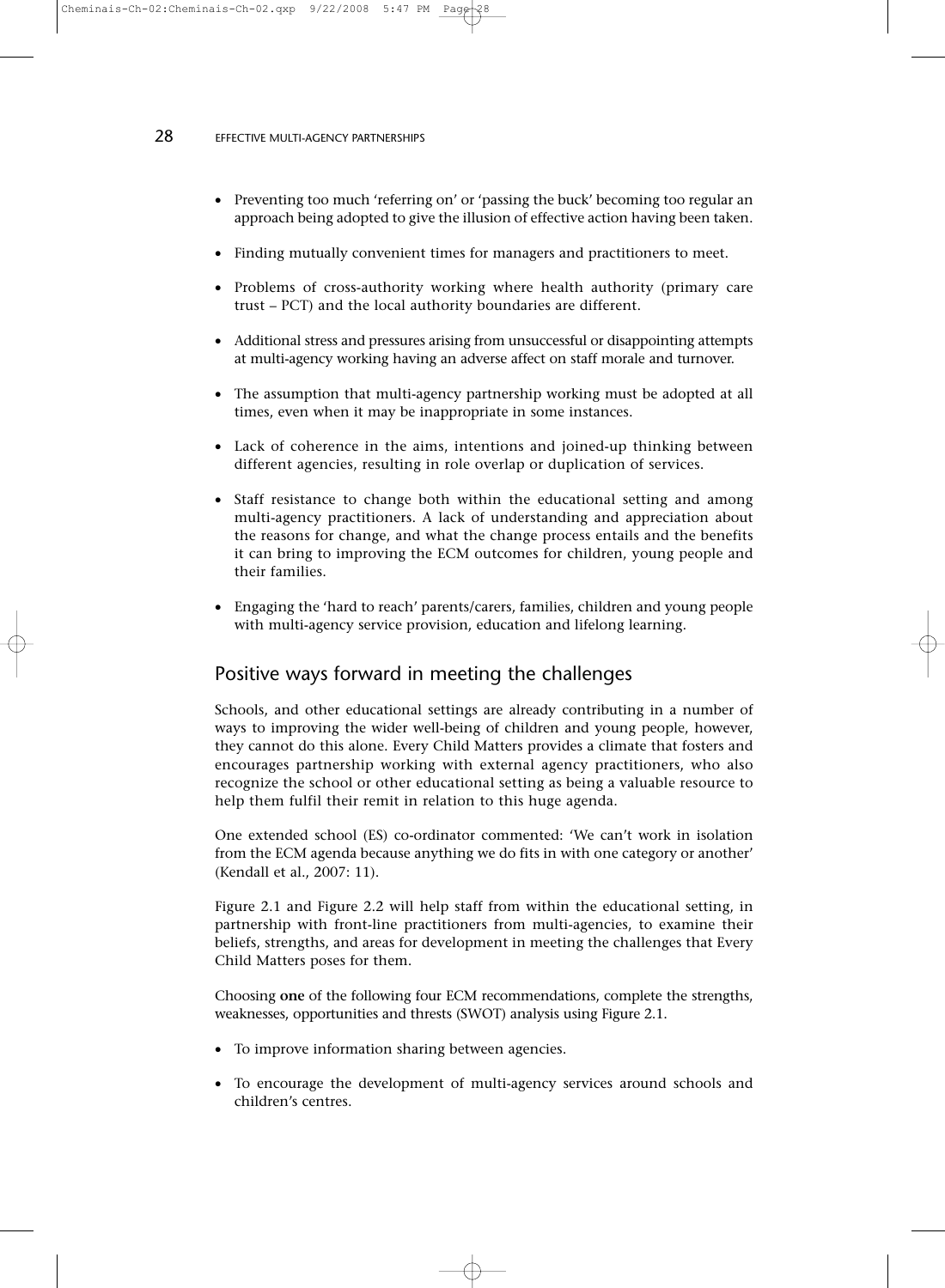### **Figure 2.1** SWOT analysis for multi-agency partnership working





# **Photocopiable:**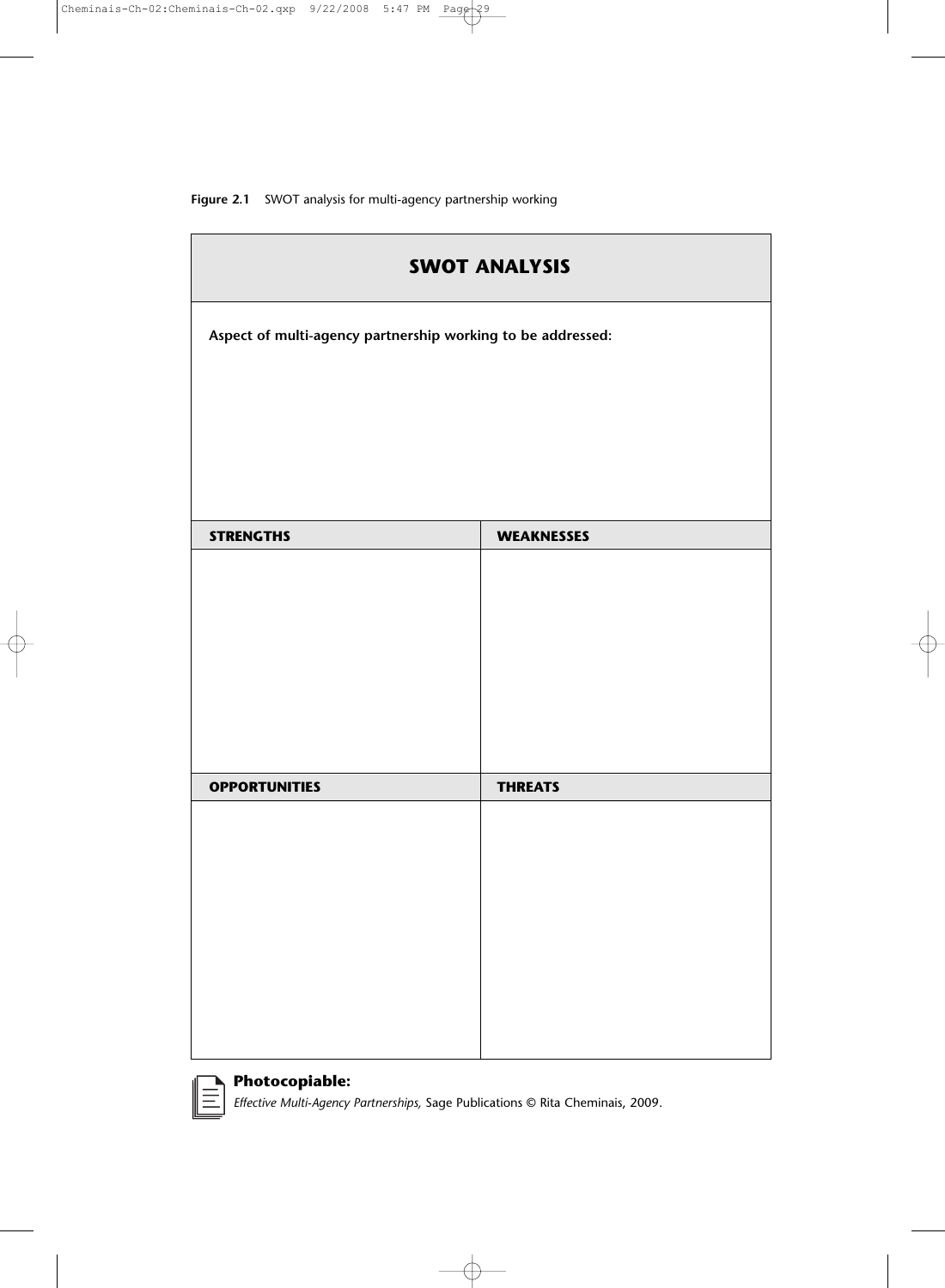### **Figure 2.2** Force-field analysis framework for multi-agency partnership working



# **Photocopiable:**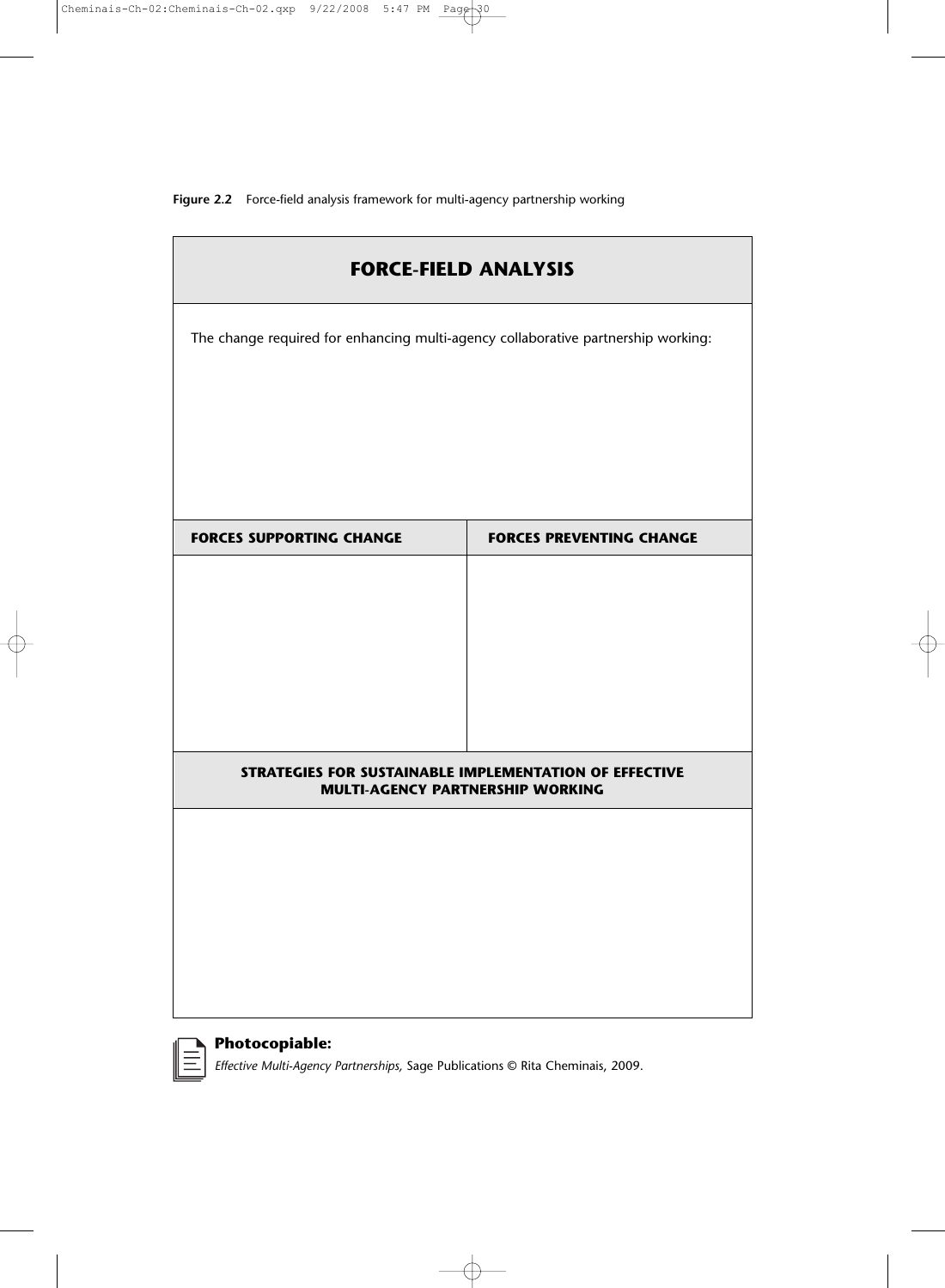- To improve the skills and effectiveness of those working in the children's workforce.
- To enable LAs to improve outcomes for children by commissioning services from the public, private and the voluntary sectors.

After undertaking this audit and awareness-raising exercise collaboratively, complete the next three activities using Table 2.1, Table 2.2 and Table 2.3

Harris, A. et al., (2007) identified four important developmental stages essential for building the capacity for the implementation of ECM/ES, and for sustainable multi-agency partnership working. These are:

- 1. Creating the internal conditions and structural infrastructure within the educational setting to support ECM/ES and multi-agency partnerships.This entails workforce remodelling, ECM/ES as a key priority on the development plan; promoting an inclusive 'can do' ethos and culture; shared moral purpose and focused distributed leadership; staff involvement in decision-making; targeted staff inter-professional development; positive staff collaboration; developing a learning culture of reflection and enquiry among practitioners, and aligning ECM/ES work activities more closely.
- 2. Developing clarity of purpose in the connection with other agencies. This involves establishing and consolidating links with partners and other agencies; creating a shared vision and purpose between partners; shared goals, evaluative feedback, establishing clear lines of communication and decision-making, and becoming a broker of multi-agency work.
- 3. Enhancing and extending community support and involvement. This entails setting up parents' groups; involving support workers, and establishing colocated services and the opportunities to work with other agencies.
- 4. Securing additional external support and additional funding in order to extend and sustain ECM/ES activities. This has involved the effective management of the internal and external conditions for change to support ECM/ES, through securing LA guidance, support, training and resourcing, local businesses and community support, as well as constantly seeking sponsorship and different sources of additional ring-fenced funding and resources to maintain extended school service provision (Harris et al., 2007: 8–9, 30).

Schools and children's centres where ECM/ES and multi-agency partnership working are successfully operating, have achieved this by adopting the four developmental stages. However, there have been other specific key factors that have successfully supported moving forward in relation to multi-agency partnership working:

• The concept of the community and the educational setting are intrinsically linked to improving the educational, health and social chances of children,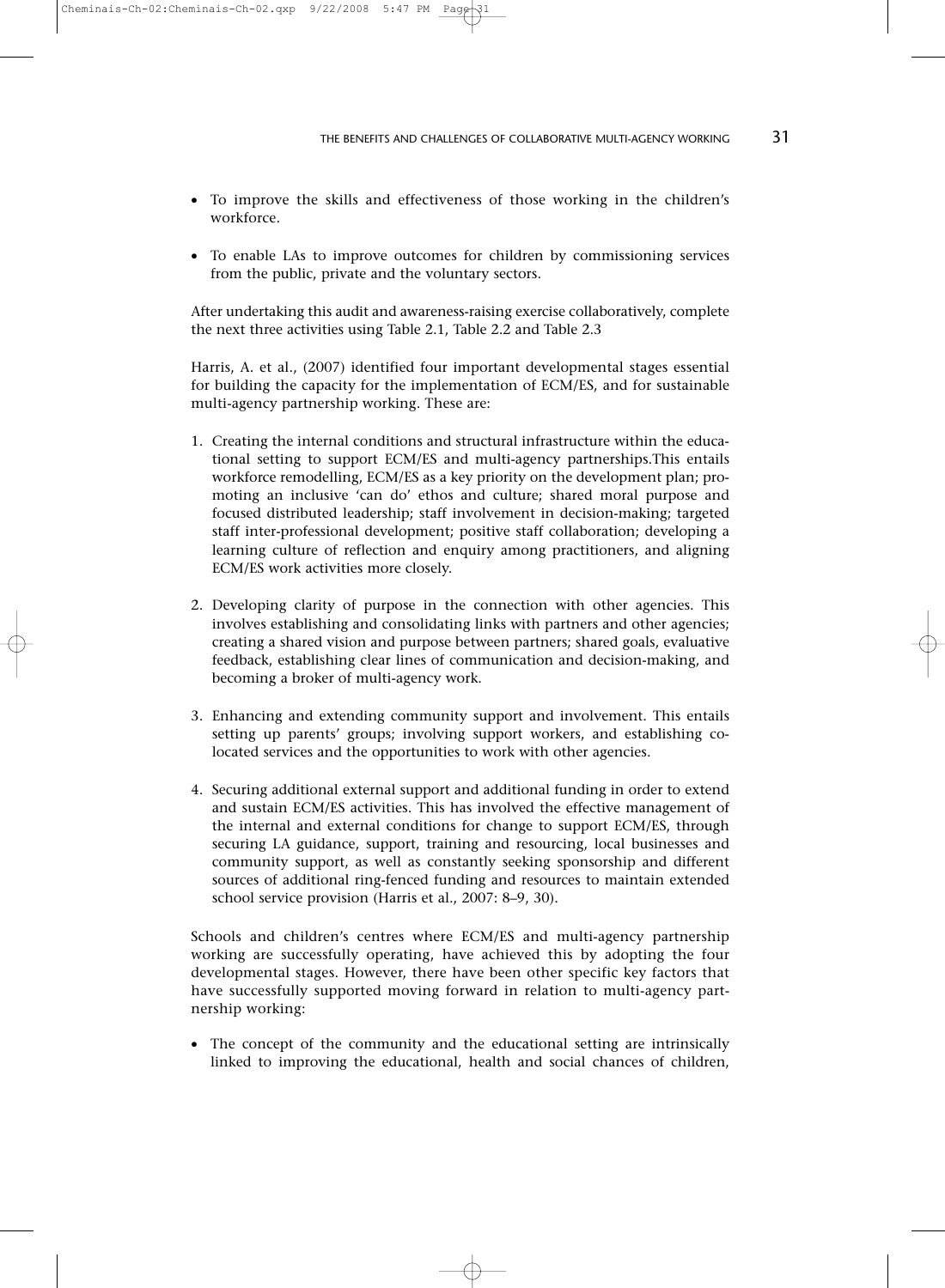### **Table 2.1** Benefits practitioners bring to multi-agency team-working

List all the benefits you will bring to the multi-agency team in the educational setting, over the indicated periods of time, and the expected measures of success.

| $\text{Date:} \begin{tabular}{l} \textbf{Date:} \end{tabular}$ |                            |                            |  |  |
|----------------------------------------------------------------|----------------------------|----------------------------|--|--|
| In the next month                                              | In six months' time        | In a year's time           |  |  |
|                                                                |                            |                            |  |  |
|                                                                |                            |                            |  |  |
|                                                                |                            |                            |  |  |
|                                                                |                            |                            |  |  |
|                                                                |                            |                            |  |  |
|                                                                |                            |                            |  |  |
|                                                                |                            |                            |  |  |
|                                                                |                            |                            |  |  |
|                                                                |                            |                            |  |  |
|                                                                |                            |                            |  |  |
|                                                                |                            |                            |  |  |
| <b>Measures of success</b>                                     | <b>Measures of success</b> | <b>Measures of success</b> |  |  |
|                                                                |                            |                            |  |  |
|                                                                |                            |                            |  |  |
|                                                                |                            |                            |  |  |
|                                                                |                            |                            |  |  |
|                                                                |                            |                            |  |  |
|                                                                |                            |                            |  |  |
|                                                                |                            |                            |  |  |
|                                                                |                            |                            |  |  |
|                                                                |                            |                            |  |  |
|                                                                |                            |                            |  |  |



# **Photocopiable:**

*Effective Multi-Agency Partnerships,* Sage Publications © Rita Cheminais, 2009.

↔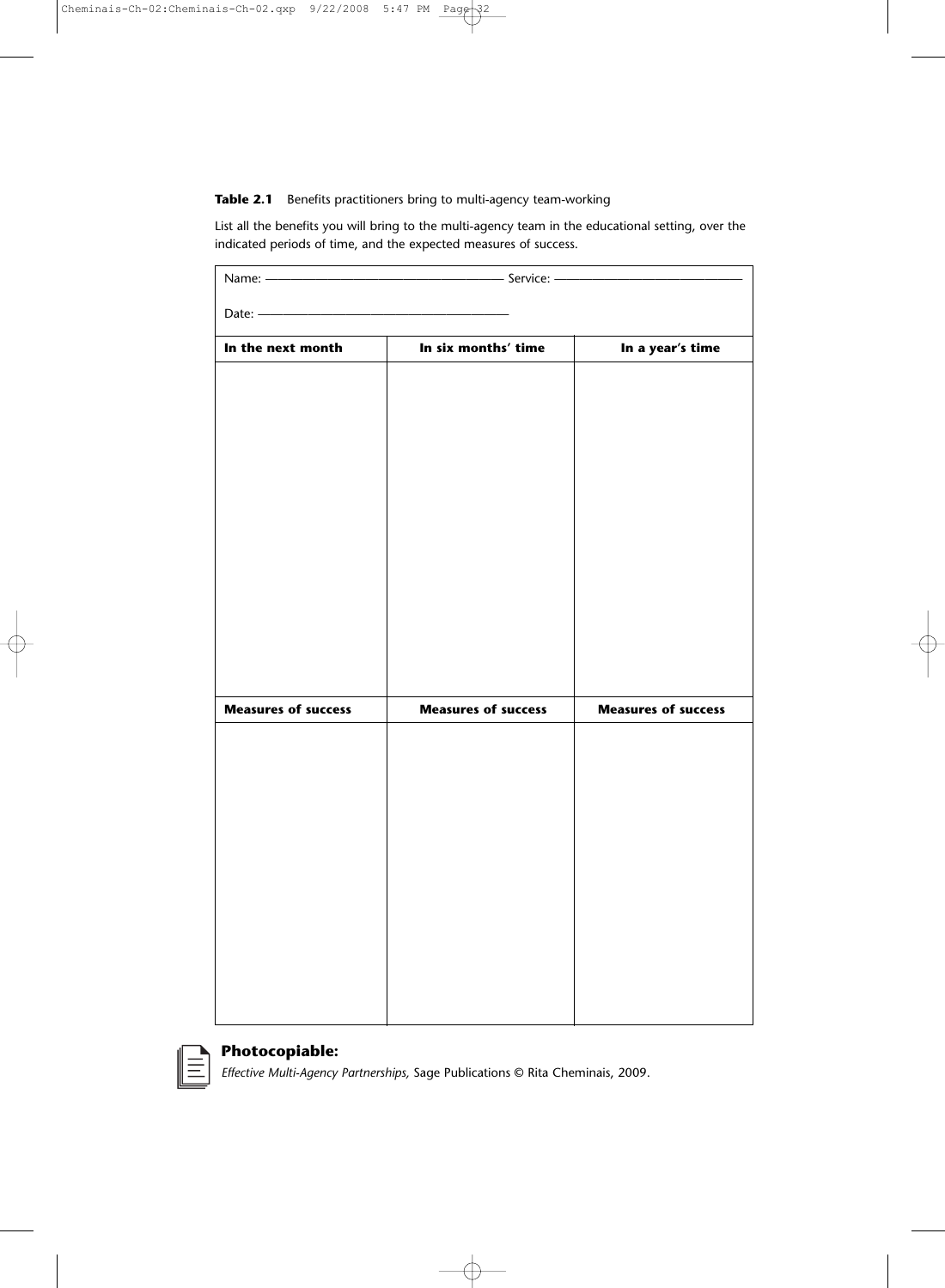#### **Table 2.2** Benefits of collaborative multi-agency partnership working

Nine diamonds inter-professional multi-agency activity:

- 1. Read the 12 statements about the benefits of multi-agency partnership working in the box below, and discuss each one within your group.
- 2. Agree on three statements to discard.
- 3. Using the nine diamond template (Figure 2.3), put the remaining nine statements in order of priority, starting with the top diamond and working down to the last diamond.
- 4. Reach a consensus, about which are the **six** most important benefits of multi-agency partnership working, within the educational setting.

### **STATEMENTS**

- A. Taking part in joint activities and projects
- B. Views being listened to by others
- C. Able to effect change
- D. Knowing contributions are valued
- E. Sharing decision-making
- F. Finding solutions to problems in partnership with others
- G. Being respected by other practitioners
- H. Sharing ideas, knowledge and expertise with other practitioners
- I. Participating in regular inter-professional training
- J. Understanding different practitioners roles and responsibilities
- K. Having an agreed vision, aims and objectives
- L. Helping to remove children and young people's barriers to learning



### **Photocopiable:**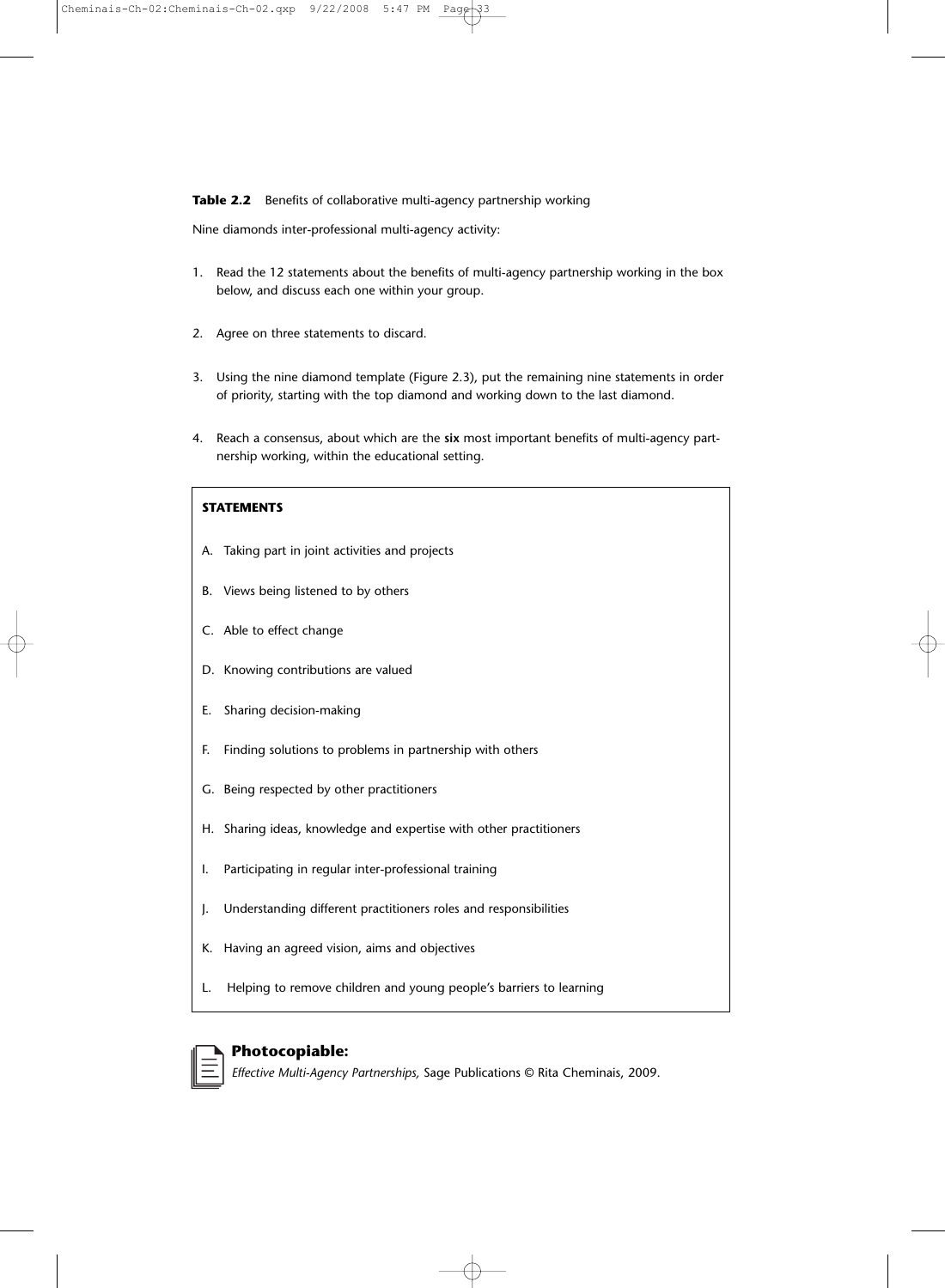





**Photocopiable:**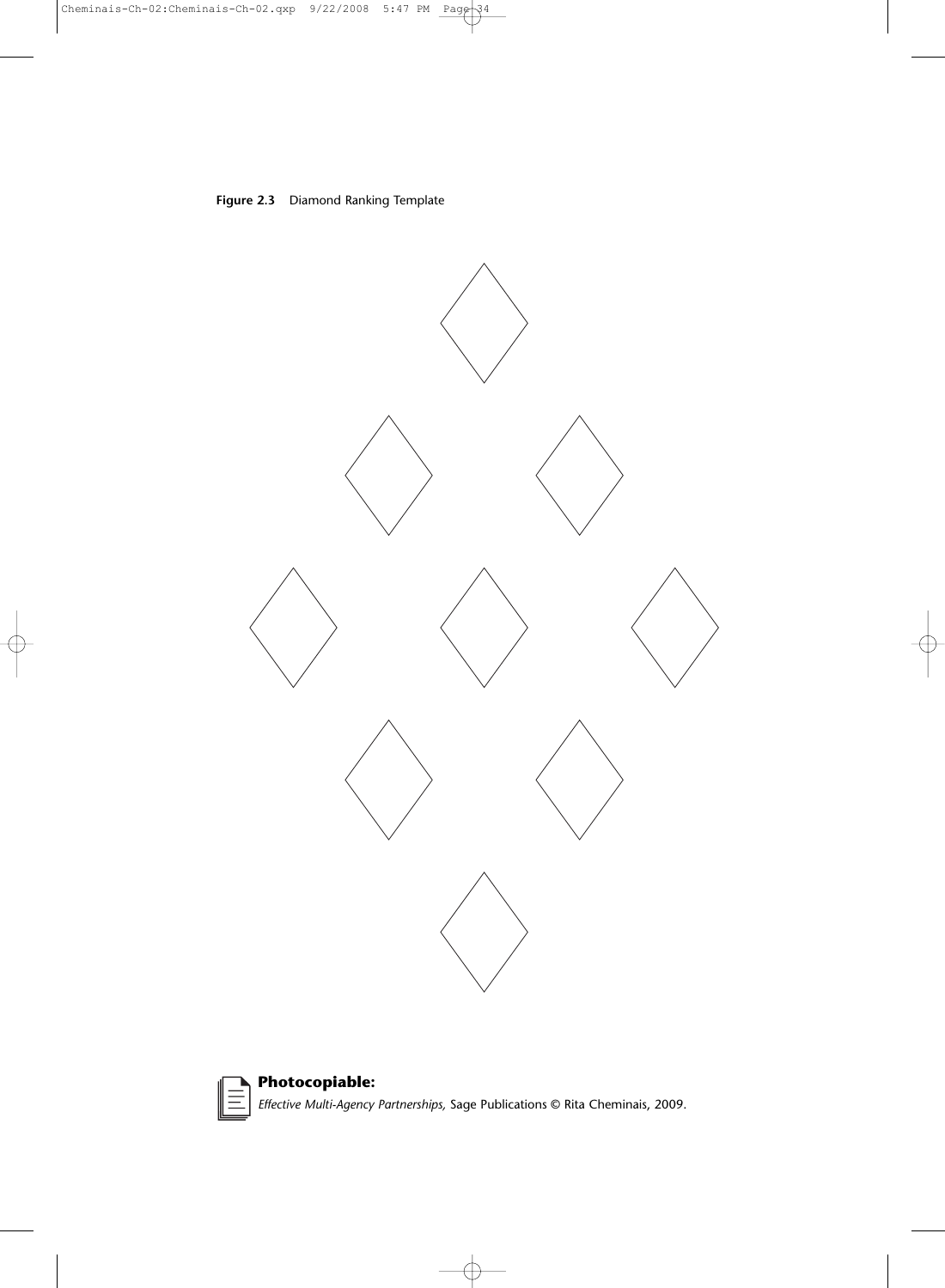| Briefly outline your role:                                                                                                                 |
|--------------------------------------------------------------------------------------------------------------------------------------------|
|                                                                                                                                            |
|                                                                                                                                            |
|                                                                                                                                            |
|                                                                                                                                            |
|                                                                                                                                            |
|                                                                                                                                            |
| What have been your main successes and achievements in working with children in the<br>educational setting?                                |
|                                                                                                                                            |
|                                                                                                                                            |
|                                                                                                                                            |
|                                                                                                                                            |
|                                                                                                                                            |
| What has been the most significant contribution you have made to multi-agency partnership<br>working in the educational setting?           |
|                                                                                                                                            |
|                                                                                                                                            |
|                                                                                                                                            |
|                                                                                                                                            |
| What three things would help to improve your work with children and young people in the<br>educational setting?                            |
| 1.                                                                                                                                         |
| 2.                                                                                                                                         |
| 3.                                                                                                                                         |
| What aspects of multi-agency partnership working do you wish to improve or know more<br>about, and receive inter-professional training on? |
|                                                                                                                                            |
|                                                                                                                                            |
|                                                                                                                                            |
|                                                                                                                                            |
|                                                                                                                                            |

**Table 2.3** Personal profile for multi-agency practitioners

# **Photocopiable:**

*Effective Multi-Agency Partnerships,* Sage Publications © Rita Cheminais, 2009.

 $\overline{\bigoplus}$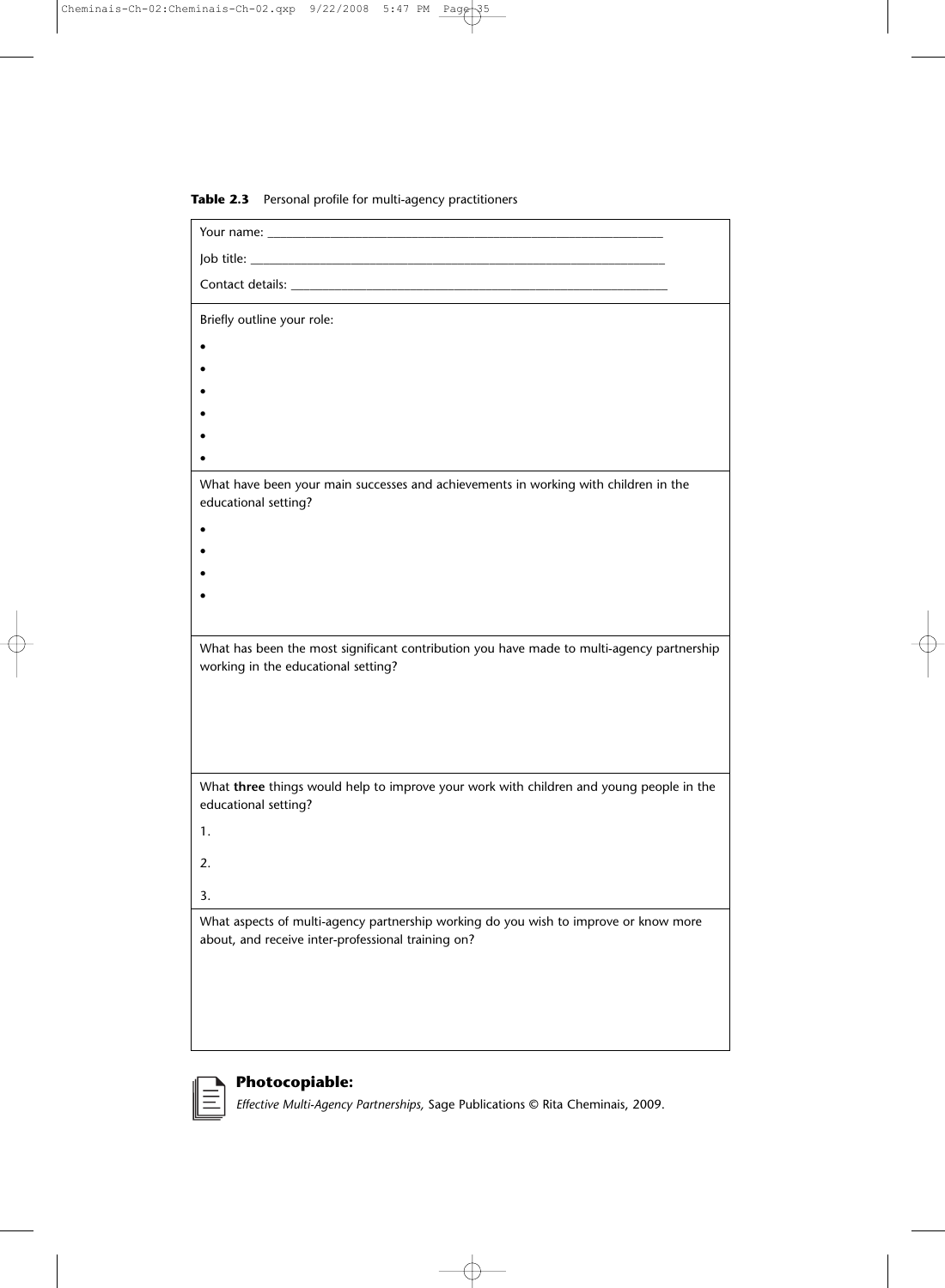young people and their families, and these stakeholders are actively engaged in identifying and informing services to meet local needs.

- The creation of five change teams that work on each of the five ECM outcomes, or on each of the five extended school core offer areas, that is, wrap-around childcare, a varied menu of activities, parenting support, swift and easy referral to a range of specialist support services, and providing wider community access to ICT, sports and arts facilities, including adult learning. These change teams include representatives from local stakeholders, for example, parents, children and young people, governors, school staff and practitioners from external agencies.
- Proactive parental and community representatives and pre-existing networks, for example, community development group, visible school head in the community, parent ambassadors, family liaison support workers all aiming to make a difference in the locality overall.
- School staff and multi-agency practitioners better informed about the requirements and opportunities that ECM/ES bring.
- Positive, optimistic and innovative leadership which has a vision of the possible; a belief in the whole child, parent and community centred approach to lifelong learning; willing to take risks; taking the wider outward looking community view, and understanding the local political context.
- Promoting relationship building and a team approach through distributed leadership and effective delegation to facilitate the more effective partnership working, which is supported by appropriate training and ongoing professional development.
- ECM and ES are integral to the learning process and pupil entitlement, viewed as central to everything that the educational setting does, and not perceived as a 'bolt-on' extra.
- Finding 'win-win' situations, where it is clear how the educational setting can enable multi-agencies to achieve their aims and, more importantly, to enable the educational setting in partnership with multi-agency practitioners to help each other to achieve the ECM aims.
- Providing sufficient quality protected 'time out' for practitioners from the different agencies, and key staff in the educational setting to meet up, get to know each other, work together as a group and access inter-professional training.
- Developing the skills of active listening, negotiation and compromise among multi-agency practitioners and staff within the educational setting.
- Appointing a multi-agency co-ordinator within the educational setting, or an ECM manager/director
- Developing clear inter-agency protocols for shared working and inter-agency service-level partnership delivery agreements.
- The existence of a strong genuine will and desire of practitioners from a range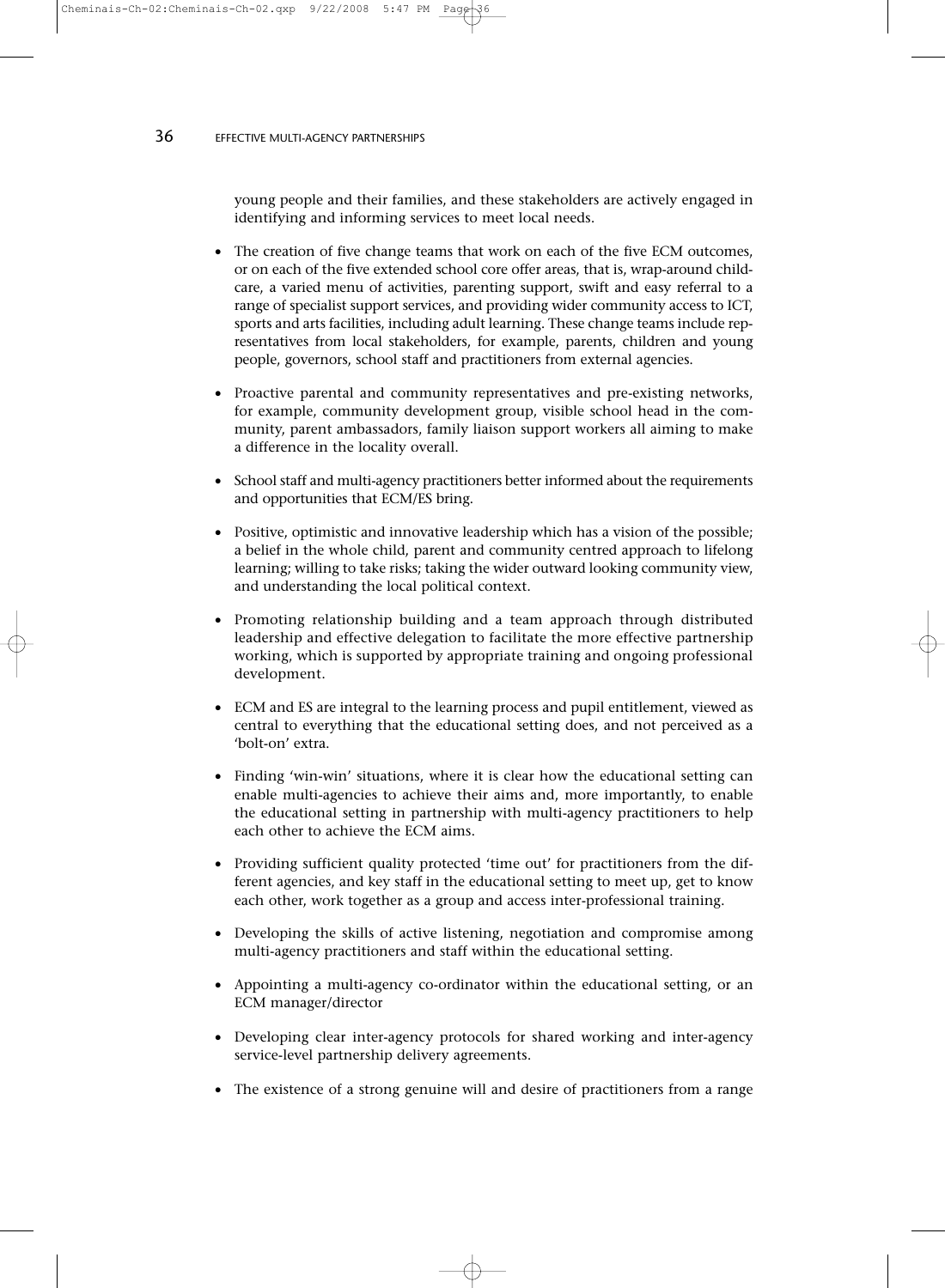of services truly wanting to be involved in multi-agency partnership working, rather than being directed and compelled to engage in such activity.

- Producing a multi-agency directory for the educational setting, parents, carers, pupils and other stakeholders, which outlines different practitioners roles, provides contact details, times of availability, and the location of the service or personnel.
- Holding multi-agency days in the educational setting, which enables members of the community, as well as other stakeholders to find out what support and services are offered to pupils and the wider community.
- Inviting multi-agency practitioners to parents' evenings, staff meetings and in-service education and training (INSET) days, in order to promote and publicize their achievements and services in working directly with children and young people in the educational setting.

# The stages in the development of a multi-agency team

Bruce Tuckman's (1965) theory of team development and behaviour is helpful in assisting multi-agency practitioners to understand the four stages they work through, in order to become an effective team.

- 1. **Forming**: (clarifying roles and establishing relationships). Multi-agency team members:
	- will be introducing themselves and getting to know each other
	- will be trying to establish their individual identities
	- will be discussing the team's purpose
	- will be exploring the scope of the task
	- may be avoiding serious topics and feelings.
- 2. **Storming**: (resolving any tensions and disputes). This stage may involve:
	- multi-agency team members competing with one another
	- conflicting interests between team members arising, as the group becomes more focused on tasks
	- bending ideas, attitudes and beliefs to suit the team organization
	- questioning about who is responsible for what
	- discussing the multi-agency team's structure
	- conflicting views about structure, leadership, power and authority.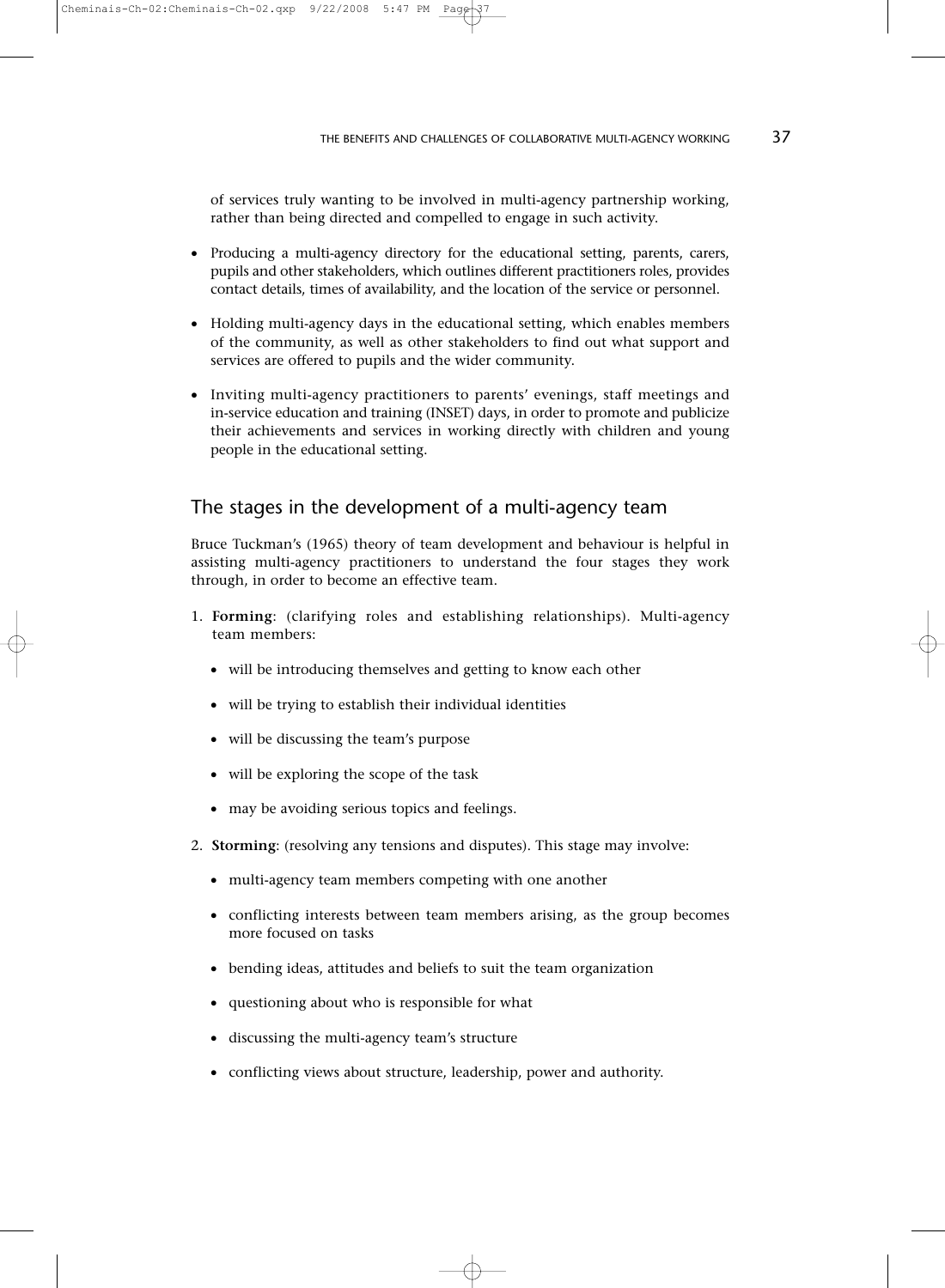- 3. **Norming**: (starting to build the team identity). At this stage there will be:
	- more cohesive multi-agency team relations
	- a higher level of trust between multi-agency team members
	- a greater focus on tasks
	- accepted leadership of the multi-agency team
	- a creative flow of information to inform the tasks.
- 4. **Performing**: (the multi-agency team has a shared vision, and it knows clearly what it is doing and achieves its goals). At this stage:
	- multi-agency team members show a high level of dependence on one another
	- there are deeper relationships between people
	- the multi-agency team becomes good at problem-solving and there is more experimentation
	- individual team members become more self-confident
	- the multi-agency team is at its most productive
	- team members review what they are doing (adapted from ContinYou, 2005b: 75).

#### Points to remember

- Educational settings cannot improve the wider ECM well-being of children and young people alone.
- Working in partnership with fron-tline multi-agency practitioners enables educational settings to focus on their core role of teaching and learning.
- Collaborative multi-agency partnership working promotes the sharing of skills, knowledge, expertise and ideas between practitioners.
- Every Child Matters is the 'gel' that holds partnership working together.



The following questions, based on aspects covered in this chapter, are designed to enable staff from within the educational setting, in partnership with front-line practitioners from multi-agencies, working directly with pupils, to discuss and identify the benefits and challenges of collaborative partnership working in the context of the setting, and agree on positive ways forward to overcome any potential challenges.

- How is the educational setting you work in responding to, and being affected by, the implementation of Every Child Matters?
- What are the implications of Every Child Matters for the multi-agency frontline practitioners working with pupils in the educational setting?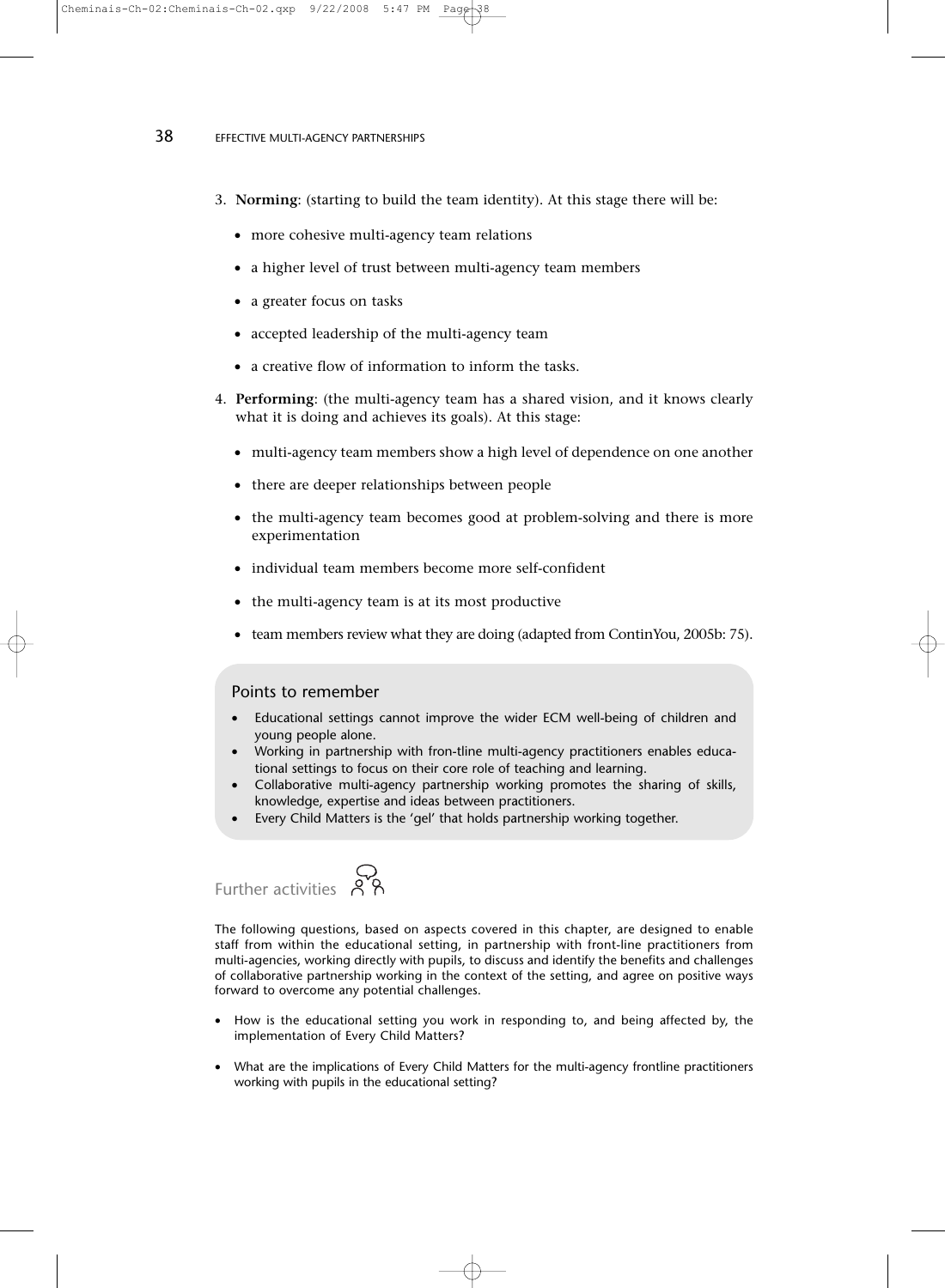### **Table 2.4** External service/agency information sheet

| Name of organisation:       |                          |  |  |
|-----------------------------|--------------------------|--|--|
| Profile:                    |                          |  |  |
| <b>Address:</b>             |                          |  |  |
| <b>Contact details:</b>     |                          |  |  |
| Person:                     |                          |  |  |
| Telephone:                  | Fax:                     |  |  |
| Email:                      | Website:                 |  |  |
| Opening/contact<br>times:   |                          |  |  |
| Services offered:           |                          |  |  |
| One-to-one support          | <b>Practical support</b> |  |  |
| <b>Group support</b>        | Advice/information       |  |  |
| Outreach                    | Other                    |  |  |
| Interpretation              | Gender/ethnic specific   |  |  |
| <b>Referral procedures:</b> |                          |  |  |
| Other information:          |                          |  |  |

*Sources*: CEDC/ContinYou, 2003



### **Photocopiable:**

*Effective Multi-Agency Partnerships,* Sage Publications © Rita Cheminais, 2009.

 $\overline{\bigoplus}$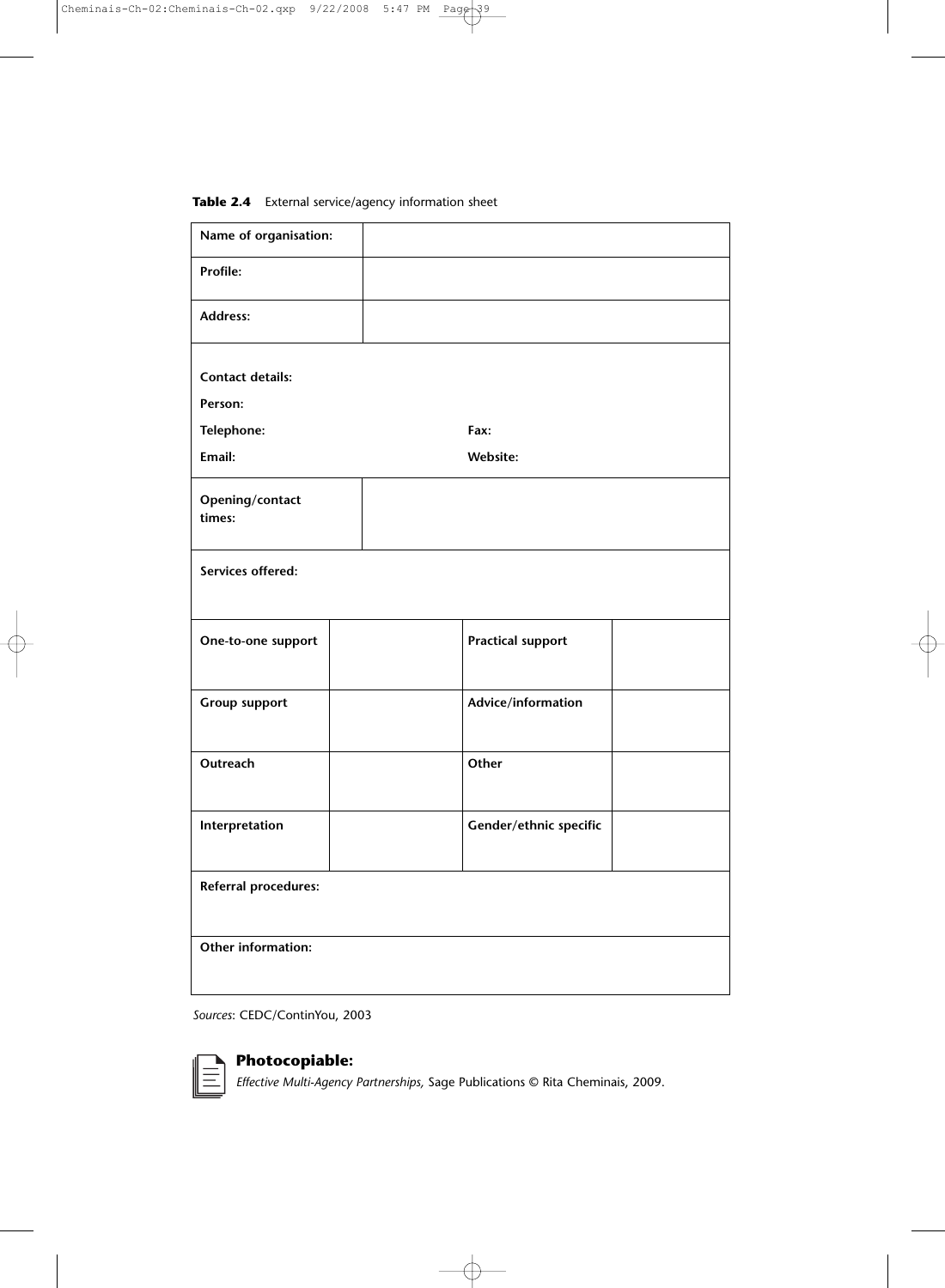- 1. Do we share the same values and aspirations?
	- $\Box$  There is a common vision that is set down and interpreted in similar ways between stakeholders.
	- □ The full range of stakeholders have been involved through effective planning processes in developing the vision.
- 2. Do we have agreed priorities for significant policy and service shifts?
	- □ There is a common interpretation of where and how services are currently succeeding and/or failing to meet children and young people's needs and wishes.
	- $\Box$  There is agreement over the significant service changes that the partnership is designed to help achieve.
	- $\Box$  The necessary links are in place with other planning processes to ensure policy and service changes are linked to the mainstream.
	- $\Box$  Outcome criteria have been established to show whether changes have led to positive outcomes for children and young people.
- 3. Is there a willingness to explore new service options?
	- □ Partners are willing to open up all aspects of service and practice to scrutiny through best value and user-led reviews.
	- □ There is a culture of innovation and positive risk-taking in terms of service planning and design.
- 4. Is there agreement about the boundaries of the partnership?
	- □ Resources are aligned with administrative and/or geographical boundaries in order that they can be shared flexibly.
	- □ Boundaries with other services are agreed and clear.
- 5. Are we clear and comfortable with who will be responsible for what within the team partnership.
	- $\Box$  It is clear where commissioning responsibility rests.
	- □ There is a common definition and understanding of commissioning.
	- □ There is a shared understanding of the nature of person-centred planning, care management and assessment, and of who is responsible for which aspects.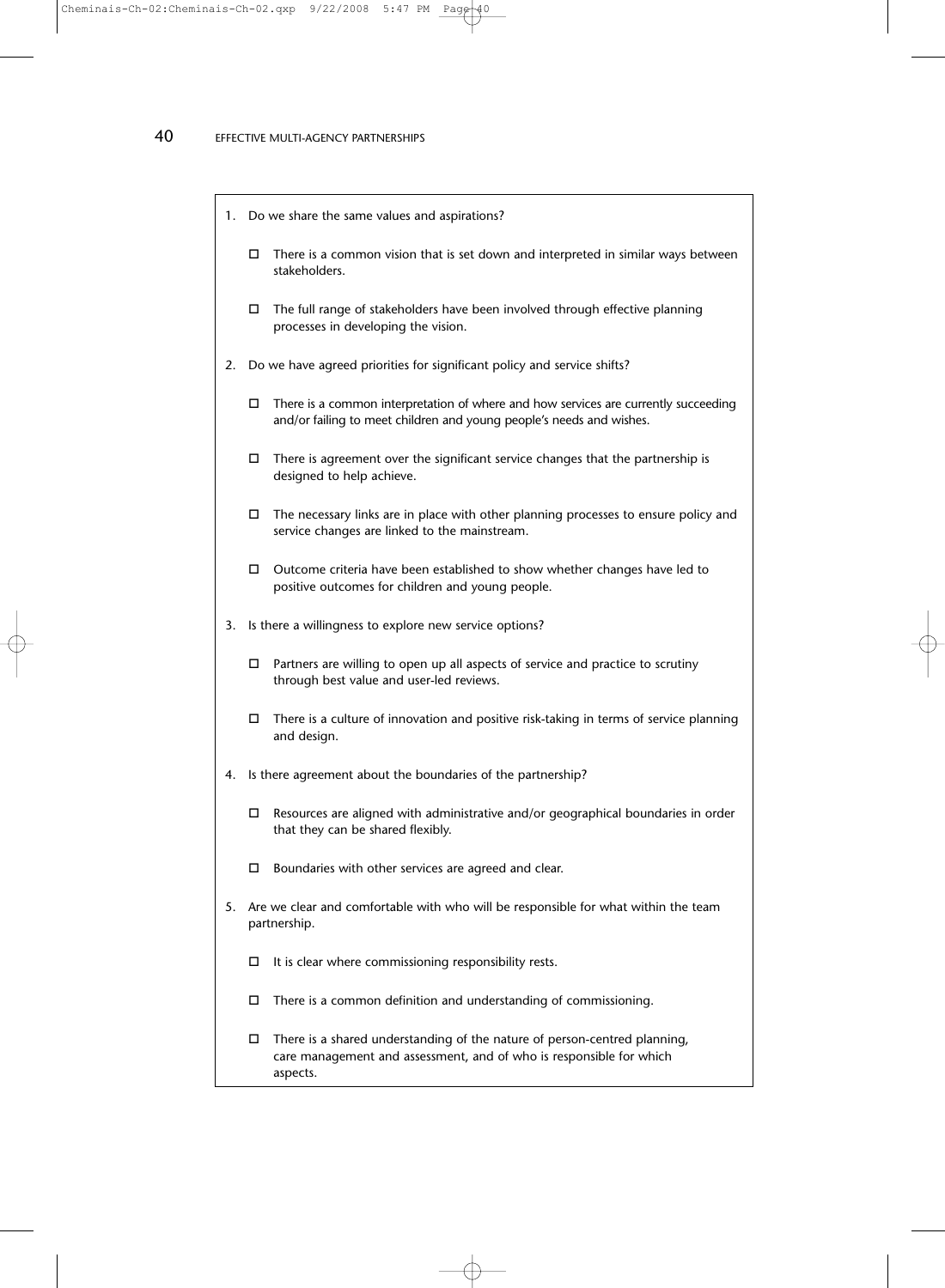THE BENEFITS AND CHALLENGES OF COLLABORATIVE MULTI-AGENCY WORKING  $\quad\quad 41$ 

- □ The nature of the relationship between commissioners and providers of services is mutually acceptable.
- □ The role of service users in decision-making is clear and acceptable to all.
- 6. Is there confidence that each party's resource commitment is clear and open?
	- □ Each party is confident and accepts that the resources committed to the partnership fully reflect the partners' contributions in reality.
	- □ Any disagreements about past financial issues have been put behind you.
	- □ Financial systems are robust enough to monitor and track resource commitments.
- 7. Is there effective, committed leadership to the partnership vision?
	- □ Key senior players understand the issues and implications around partnership and are committed to its development.
	- □ Senior officers are able and willing to make the time and space to build partnership working into their organisational agendas.
	- □ Key practitioners are committed to a multi-professional way of working.
- 8. Are there people with time and capacity to take forward the partnership agenda?
	- □ One or more individuals have been given a clear brief to lead on partnership development.
	- □ Partnership is an integral part of everyone's work and job description.
- 9. Is there trust, openness and good will between key players?
	- $\Box$  Key players at all levels in the organization are able and willing to work together constructively.
	- □ There are strategies in place for managing and addressing difficult relationships.
	- □ Time and opportunity is being built into working practices to allow people to get to know and understand each other's agendas.
- (DH 2002: 17–9)

**Figure 2.4** Checklist for building the multi-agency team